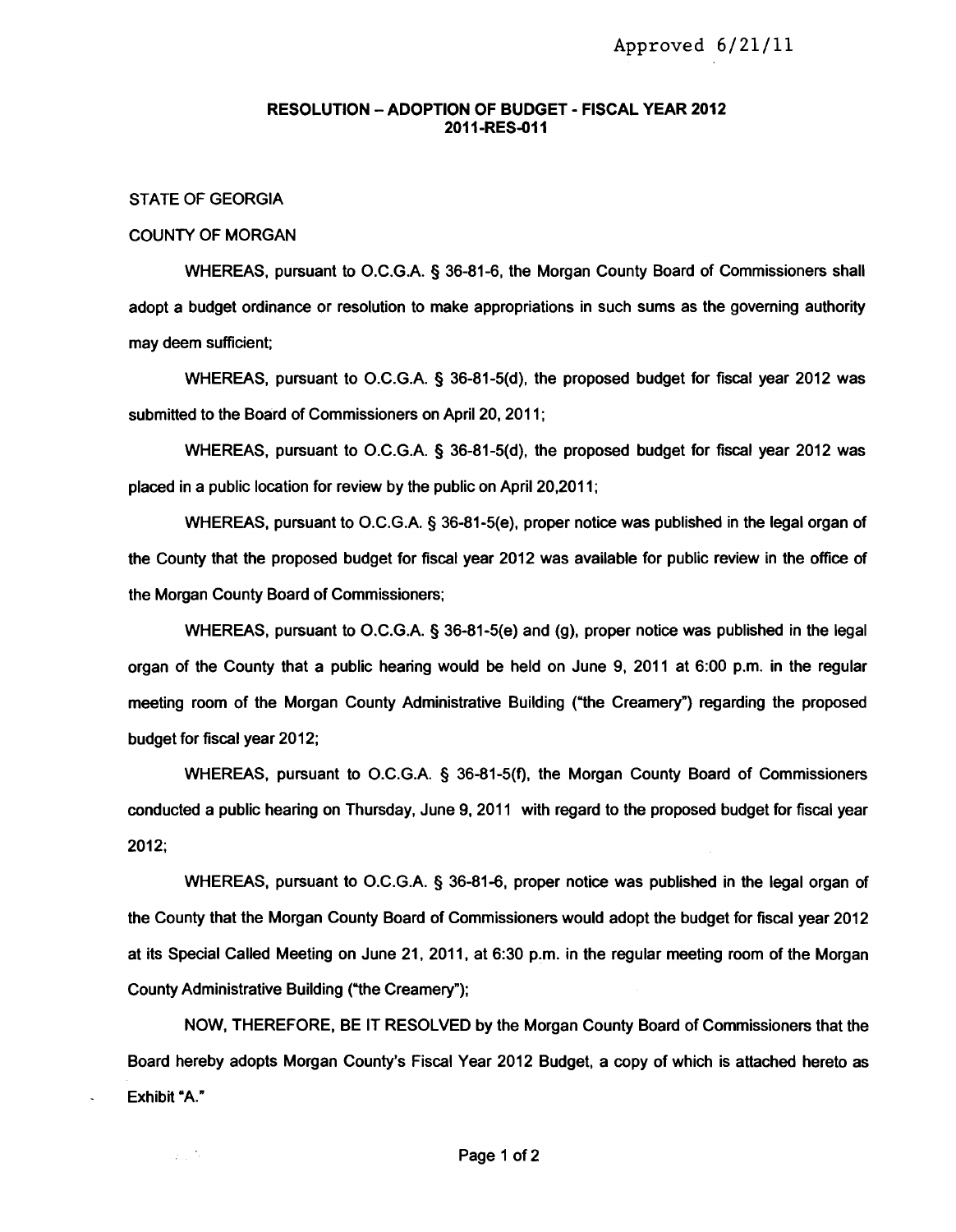BE **IT** FURTHER RESOLVED, by the Morgan County Board of Commissioners that this Budget is adopted at the departmental level, which is the legal level of control established by O.C.G.A. § 36-81 5(b).

SO RESOLVED, this 21st day of June, 2011.

MORGAN COUNTY, GEORGIA, Acting by and through its Board of Commissioners

Mack B. Bohlen, Sr., Chairman

**Q<sub>ron</sub><sub>6</sub>10 B. Harmo**<br>Donald B. Harris, Vice-Chairman -20 B.

Ω Ellen Warren, Commissioner

**Andrew A** Atnslie, Jr., Commissione

╱ Samuel H. Cathey, Commissioner

Attest: Jane S. Laseter, County Clerk מתחים אותו שיראים.<br>היי היא אין אין

 $_{\rm \tiny COMM}$ Ö **ECORD AND STRATEGISTS**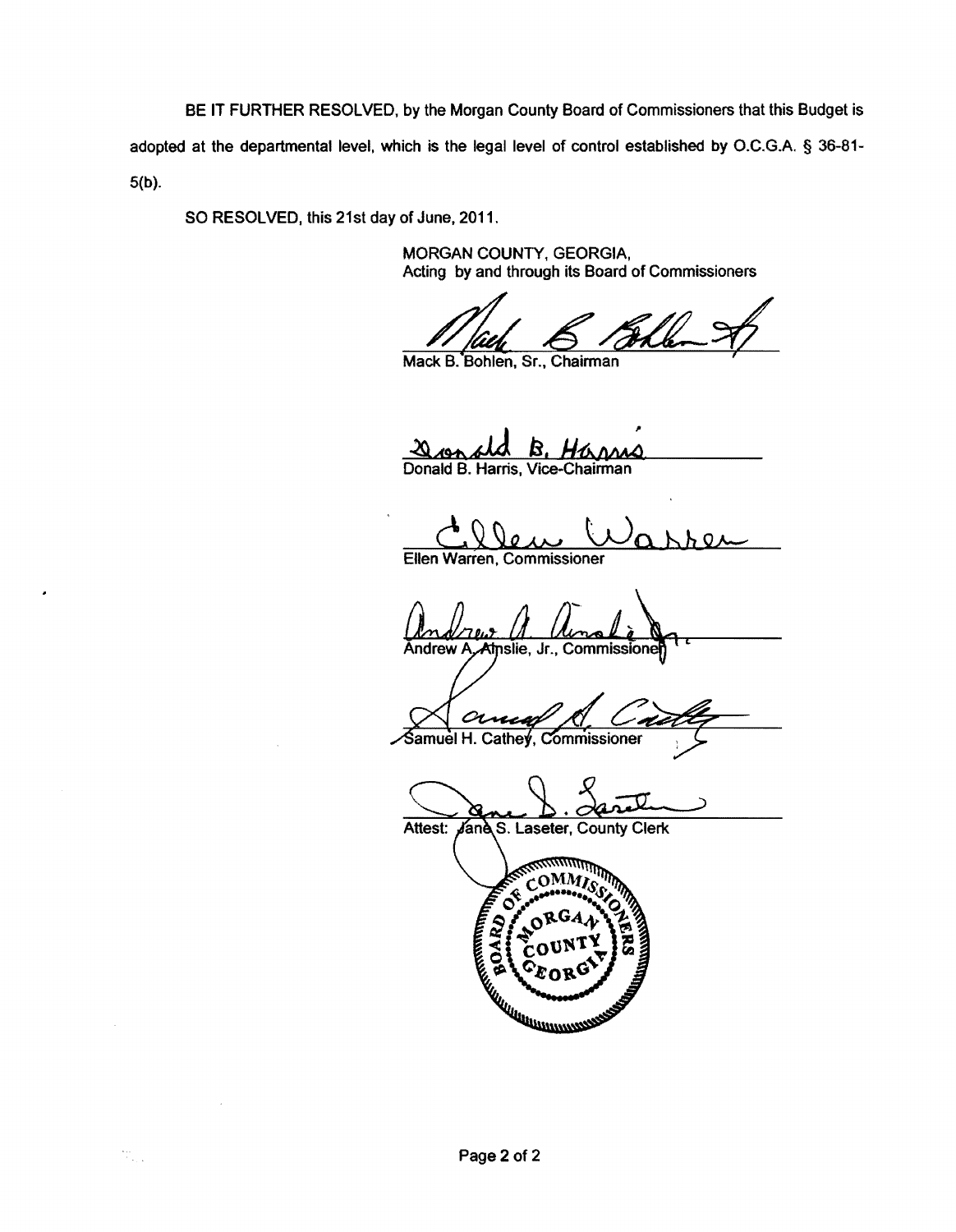# FY 2012 Budget Resolution

| General Fund                       |                  |
|------------------------------------|------------------|
| Revenues                           |                  |
| Taxes                              | \$<br>10,149,061 |
| Licenses and Permits               | 86,500           |
| Intergovernmental                  | 662,700          |
| <b>Charges for Services</b>        | 1,410,950        |
| <b>Fines and Forfeitures</b>       | 115,000          |
| <b>Investment Income</b>           | 25,000           |
| <b>Contributions and Donations</b> | 40,000           |
| Miscellaneous                      | 185,300          |
| <b>Other Financing Sources</b>     | 85,000           |
| <b>Total Revenues</b>              | \$<br>12,759,511 |
| Use of Fund Balance                | \$<br>1,134,308  |
| Expenditures                       |                  |
| Governing Body                     | \$<br>66,283     |
| Clerk of the Commission            | 65,845           |
| <b>Human Resources</b>             | 47,355           |
| <b>Chief Executive Manager</b>     | 322,449          |
| Elections                          | 153,067          |
| <b>Financial Administration</b>    | 545,136          |
| <b>GIS/Information Technology</b>  | 353,121          |
| <b>Tax Commissioner</b>            | 229,617          |
| <b>Tax Assessor</b>                | 471,161          |
| <b>General Gov't Buildings</b>     | 597,365          |
| Law                                | 107,000          |
| <b>Risk Management</b>             | 201,000          |
| <b>General Administration Fees</b> | 21,700           |
| <b>Superior Court</b>              | 32,637           |
| <b>District Attorney</b>           | 55,904           |
| Juvenile Court                     | 28,145           |
| Clerk of Superior Court            | 472,738          |
| <b>Magistrate Court</b>            | 285,787          |
| Probate Court                      | 245,558          |
| <b>Public Defender</b>             | 51,018           |
| Law Enforcement                    | 3,391,835        |
| <b>Fire Department</b>             | 579,317          |
| <b>Emergency Medical Svcs</b>      | 310,505          |
| Coroner/Medical Examiner           | 23,068           |
| E911/Communications                | 28,500           |
| <b>Animal Control</b>              | 218,747          |

 $\ddot{\phantom{a}}$ 

 $\mathcal{A}^{\mathcal{A}}$